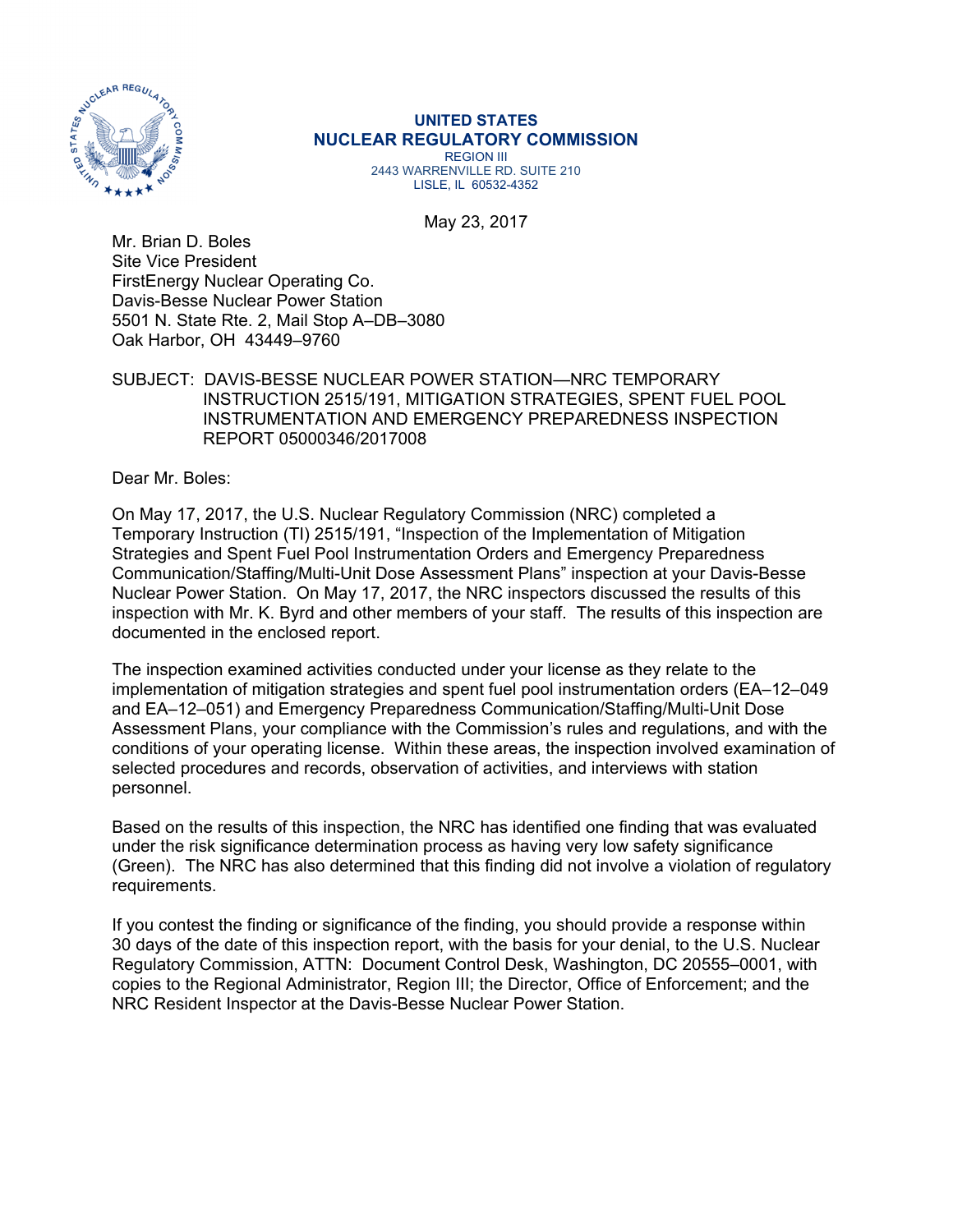If you disagree with the cross-cutting aspect assignment or a finding not associated with a regulatory requirement in this report, you should provide a response within 30 days of the date of this inspection report, with the basis for your disagreement, to the U.S. Nuclear Regulatory Commission, ATTN: Document Control Desk, Washington, DC 20555–0001; with copies the Regional Administrator, Region III; and the NRC Resident Inspector at the Davis-Besse Nuclear Power Station.

This letter, its enclosure, and your response (if any) will be made available for public inspection and copying at http://www.nrc.gov/reading-rm/adams.html and at the NRC Public Document Room in accordance with 10 CFR 2.390, "Public Inspections, Exemptions, Requests for Withholding."

Sincerely,

## */RA Karla Stoedter Acting for/*

Ann Marie Stone, Team Leader Technical Support Staff Division of Reactor Projects

Docket No. 50–346 License No. NPF–3

Enclosure: Inspection Report 05000346/2017008

cc: Distribution via LISTSERV®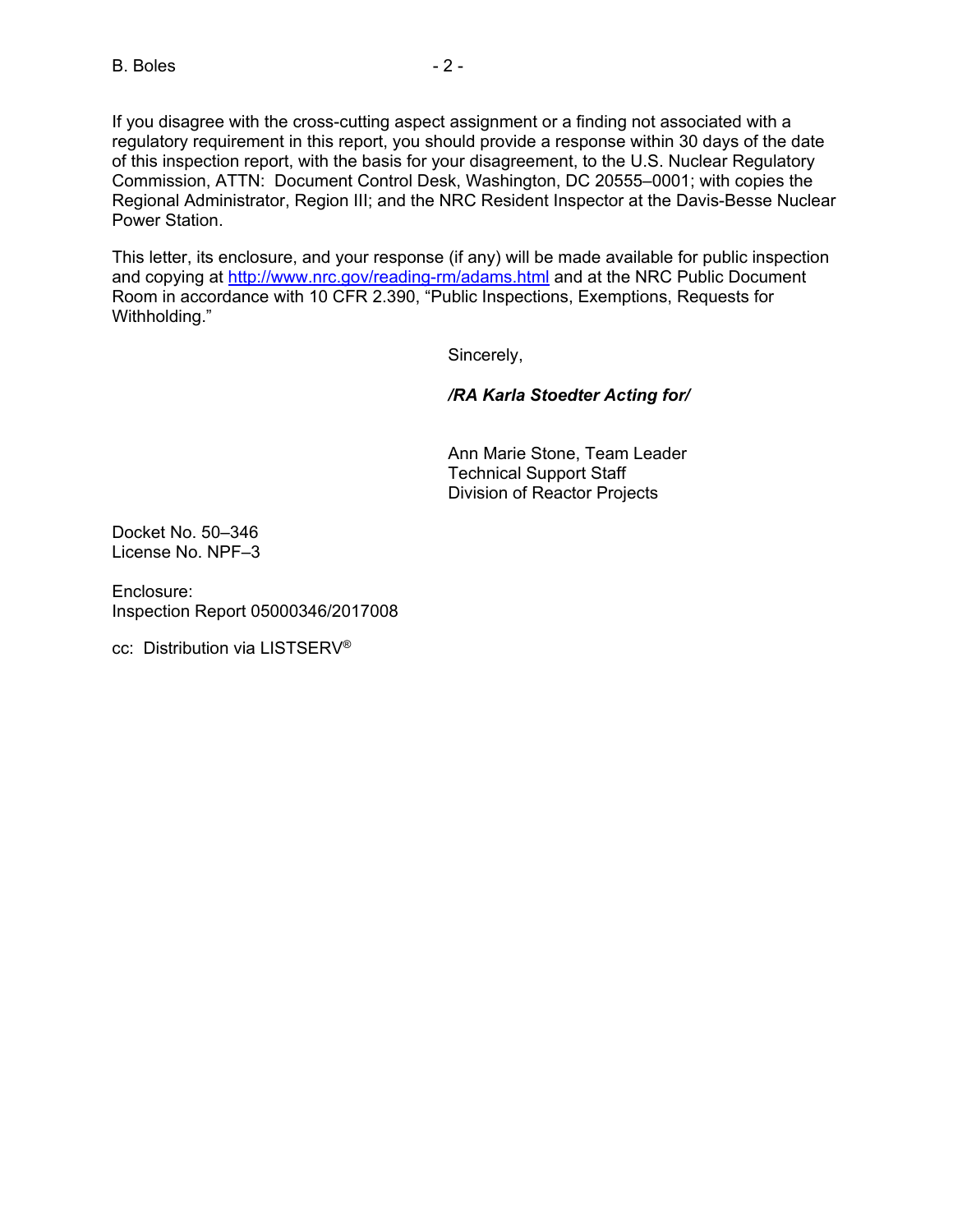B. Boles - 3 -

Letter to Brian D. Boles from Ann Marie Stone dated May 23, 2017

SUBJECT: DAVIS-BESSE NUCLEAR POWER STATION—NRC TEMPORARY INSTRUCTION 2515/191, MITIGATION STRATEGIES, SPENT FUEL POOL INSTRUMENTATION AND EMERGENCY PREPAREDNESS INSPECTION REPORT 05000346/2017008

DISTRIBUTION: Jeremy Bowen RidsNrrDorlLpl3 RidsNrrPMDavisBesse Resource RidsNrrDirsIrib Resource Cynthia Pederson Darrell Roberts Richard Skokowski Allan Barker Carole Ariano Linda Linn DRPIII DRSIII ROPreports.Resource@nrc.gov

### ADAMS Accession Number: ML17143A342

| OFFICE      | <b>RIII</b>                       |  |  |  |  |
|-------------|-----------------------------------|--|--|--|--|
| <b>NAME</b> | <b>KStoedter for</b><br>AStone:tt |  |  |  |  |
| <b>DATE</b> | 5/23/2017                         |  |  |  |  |

*OFFICIAL RECORD COPY*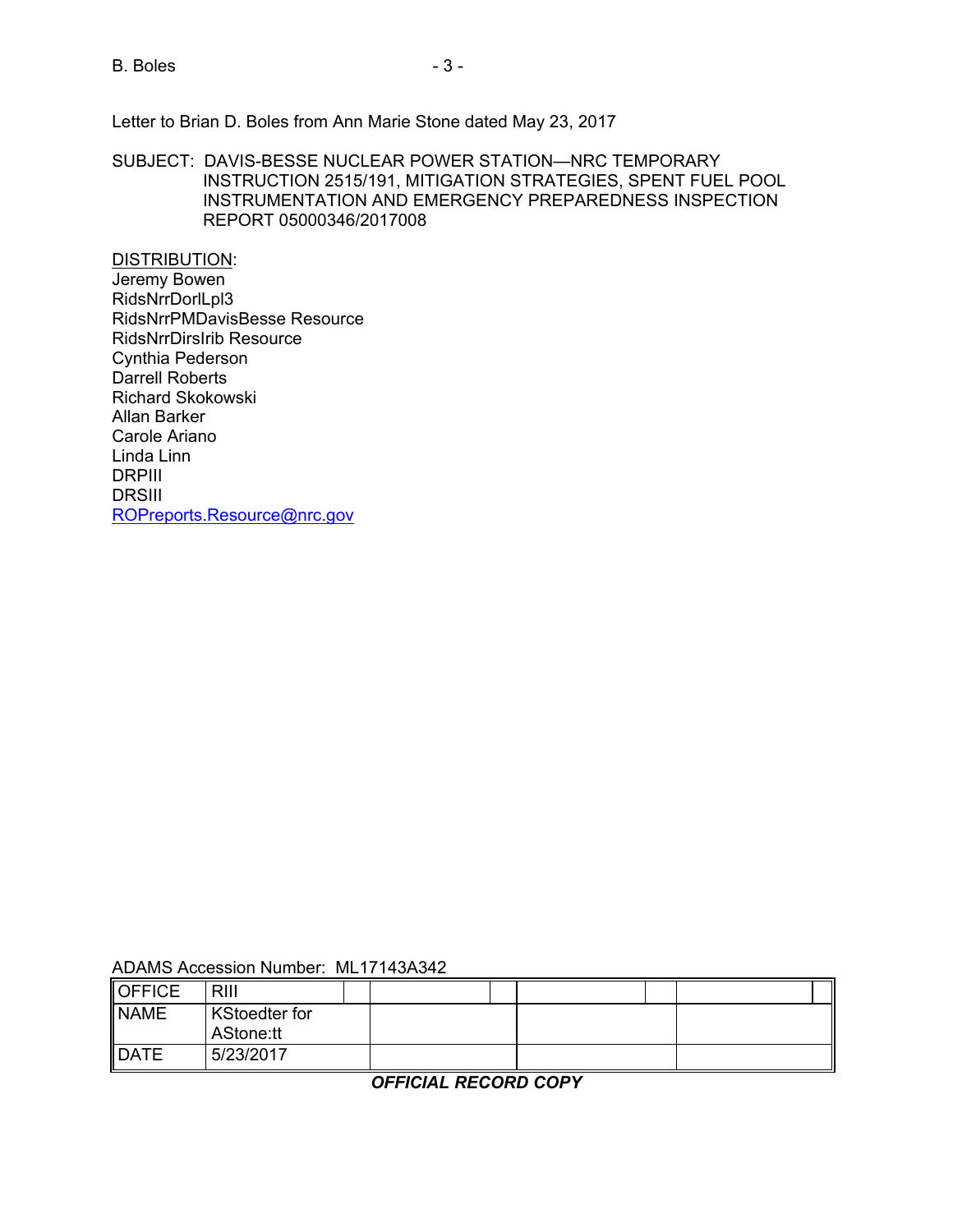# U.S. NUCLEAR REGULATORY COMMISSION

# REGION III

| Docket No:<br>License No: | 50-346<br>$NPF-3$                                                                                                                                       |
|---------------------------|---------------------------------------------------------------------------------------------------------------------------------------------------------|
| Report No:                | 05000346/2017008                                                                                                                                        |
| Licensee:                 | FirstEnergy Nuclear Operating Company (FENOC)                                                                                                           |
| Facility:                 | Davis-Besse Nuclear Power Station                                                                                                                       |
| Location:                 | Oak Harbor, OH                                                                                                                                          |
| Dates:                    | March 13 through May 17, 2017                                                                                                                           |
| Inspectors:               | S. Sheldon, Project Engineer (Team Lead)<br>B. Jose, Senior Reactor Inspector<br>R. Walton, Senior Operations Engineer<br>T. Briley, Resident Inspector |
| Approved by:              | A. Stone, Team Leader<br><b>Technical Support Staff</b><br>Division of Reactor Projects                                                                 |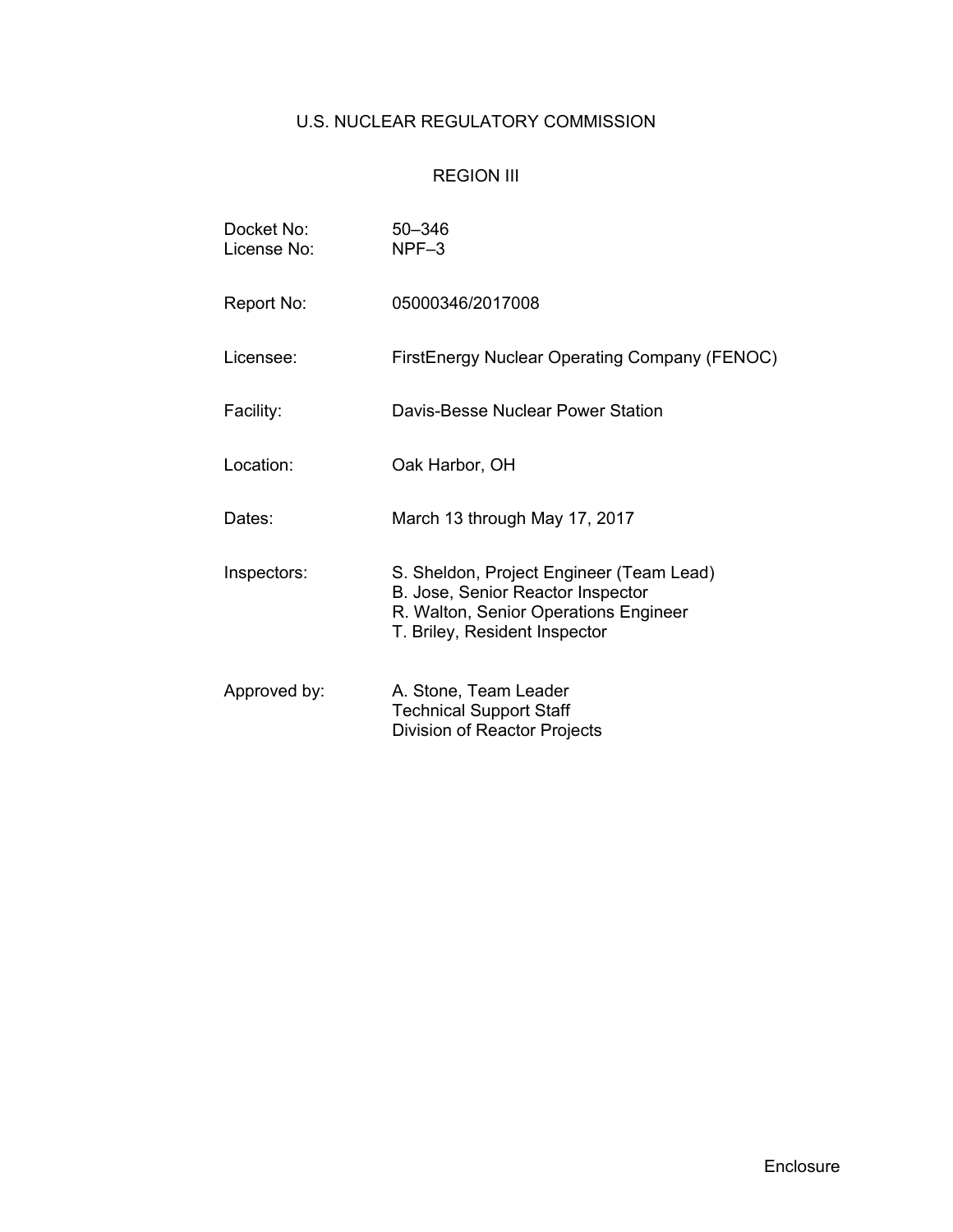### **SUMMARY**

Inspection Report 05000346/2017008, 03/13/2017 – 05/17/2017; Davis-Besse Nuclear Power Station; Temporary Instruction 2515/191 Implementation of Mitigation Strategies and Spent Fuel Pool Instrumentation Orders and Emergency Preparedness Communication/staffing/Multi-Unit Dose Assessment Plans.

This inspection was performed by three U.S. Nuclear Regulatory Commission (NRC) regional inspectors and one resident inspector. One (Green) finding was identified by the inspectors. The finding did not involve a violation of NRC requirements. The significance of inspection findings is indicated by their color (i.e., greater than Green, or Green, White, Yellow, Red) and determined using Inspection Manual Chapter (IMC) 0609, "Significance Determination Process," dated April 29, 2015. Cross-cutting aspects are determined using IMC 0310, "Aspects Within the Cross-Cutting Areas," dated December 4, 2014. All violations of NRC requirements are dispositioned in accordance with the NRC's Enforcement Policy, dated November 1, 2016. The NRC's program for overseeing the safe operation of commercial nuclear power reactors is described in NUREG–1649, "Reactor Oversight Process," Revision 6.

### **Cornerstone: Mitigating Systems**

• Green. A finding of very low safety significance was identified by the inspectors for failing to maintain adequate room temperature in the emergency feedwater facility (EFWF) to support equipment operation. Specifically, the inspectors identified temperatures below freezing in multiple locations on emergency feedwater (EFW) system piping and in the EFWF basement. In response, the licensee installed heaters to raise room temperature.

This finding is not a violation of NRC requirements. The inspectors determined that failing to maintain adequate room temperature in the EFWF to support equipment was contrary to Nuclear Energy Institute (NEI) 12–06, "Diverse and Flexible Coping Strategies (FLEX) Implementation Guide", Rev. 2 and was a performance deficiency. The finding is of more than minor significance because it was associated with the cornerstone attribute of protection against external factors and adversely affected the mitigating systems cornerstone objective. A detailed risk evaluation (DTE) determined the finding was (Green). This finding was assigned a cross-cutting of "Challenge the Unknown". (H.11) (Section 4OA5.1.c.1)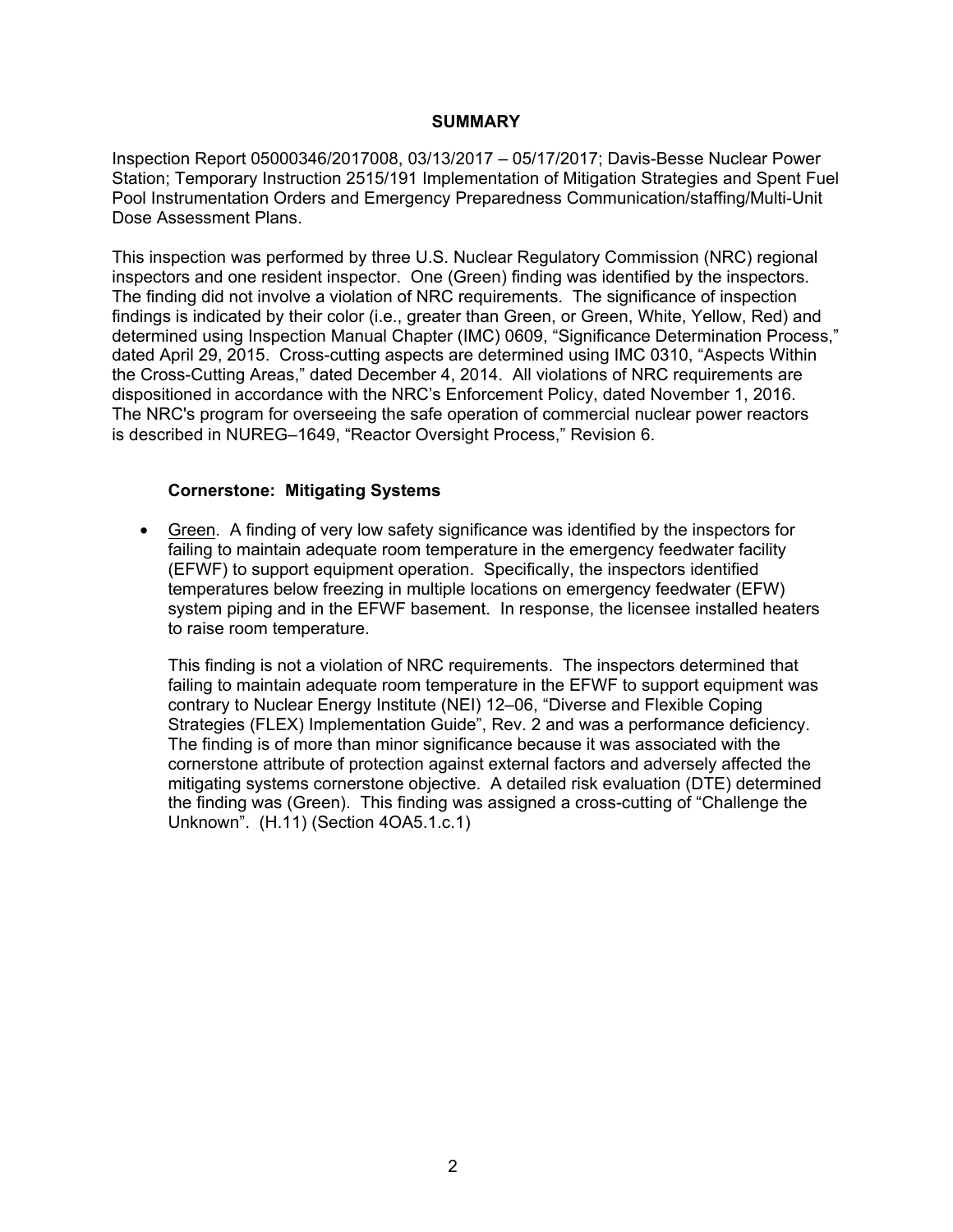## **REPORT DETAILS**

## **4. OTHER ACTIVITIES**

### 4OA5 Other Activities (TI 2515/191)

The objective of Temporary Instruction (TI) 2515/191, "Inspection of the Implementation of Mitigation Strategies and Spent Fuel Pool Instrumentation Orders and Emergency Preparedness Communication/Staffing/Multi-Unit Dose Assessment Plans," is to verify the licensee has adequately implemented the mitigation strategies as described in the licensee's Final Integrated Plan (ADAMS Accession No. ML16267A471), and the NRC's safety evaluation (ADAMS Accession No. ML17017A340) and to verify the licensee installed reliable water-level measurement instrumentation in their spent fuel pool. The purpose of this TI was also to verify the licensee had implemented Emergency Preparedness (EP) enhancements as described in their site-specific submittals and NRC safety assessments, including multi-unit dose assessment capability and enhancements to ensure staffing is sufficient and communications can be maintained during such an event.

The inspection also verifies plans for complying with NRC Orders EA–12–049, Order Modifying Licenses with Regard to Requirements for Mitigation Strategies for Beyond-Design-Basis External Events (ADAMS Accession No. ML12229A174) and EA–12–051, Order Modifying Licenses With Regard to Reliable Spent Fuel Pool Instrumentation (ADAMS Accession No. ML12056A044) are in place and are being implemented by the licensee. Additionally, the inspection verified implementation of staffing and communications information provided in response to the March 12, 2012, request for information letter and multiunit dose assessment information provided per COMSECY–13–0010, Schedule and Plans for Tier 2 Order on Emergency Preparedness for Japan Lessons Learned, dated March 27, 2013, (ADAMS Accession No. ML12339A262).

The inspectors discussed the plans and strategies with plant staff, reviewed documentation, and where appropriate, performed plant walk downs to verify the strategies could be implemented as stated in the licensee's submittals and the NRC staff prepared safety evaluation. For most strategies, this included verification that the strategy was feasible, procedures and/or guidance had been developed, training had been provided to plant staff, and required equipment had been identified and staged. Specific details of the team's inspection activities are described in the following sections.

### .1 Mitigation Strategies for Beyond-Design Basis External Events

### a. Inspection Scope

The inspectors examined the licensee's established guidelines and implementing procedures for the beyond-design basis mitigation strategies. The inspectors assessed how the licensee coordinated and documented the interface/transition between existing off-normal and emergency operating procedures with the newly developed mitigation strategies. The inspectors selected a number of mitigation strategies and conducted plant walk downs with licensed operators and responsible plant staff to assess: the adequacy and completeness of the procedures; familiarity of operators with the procedure objectives and specific guidance; staging and compatibility of equipment;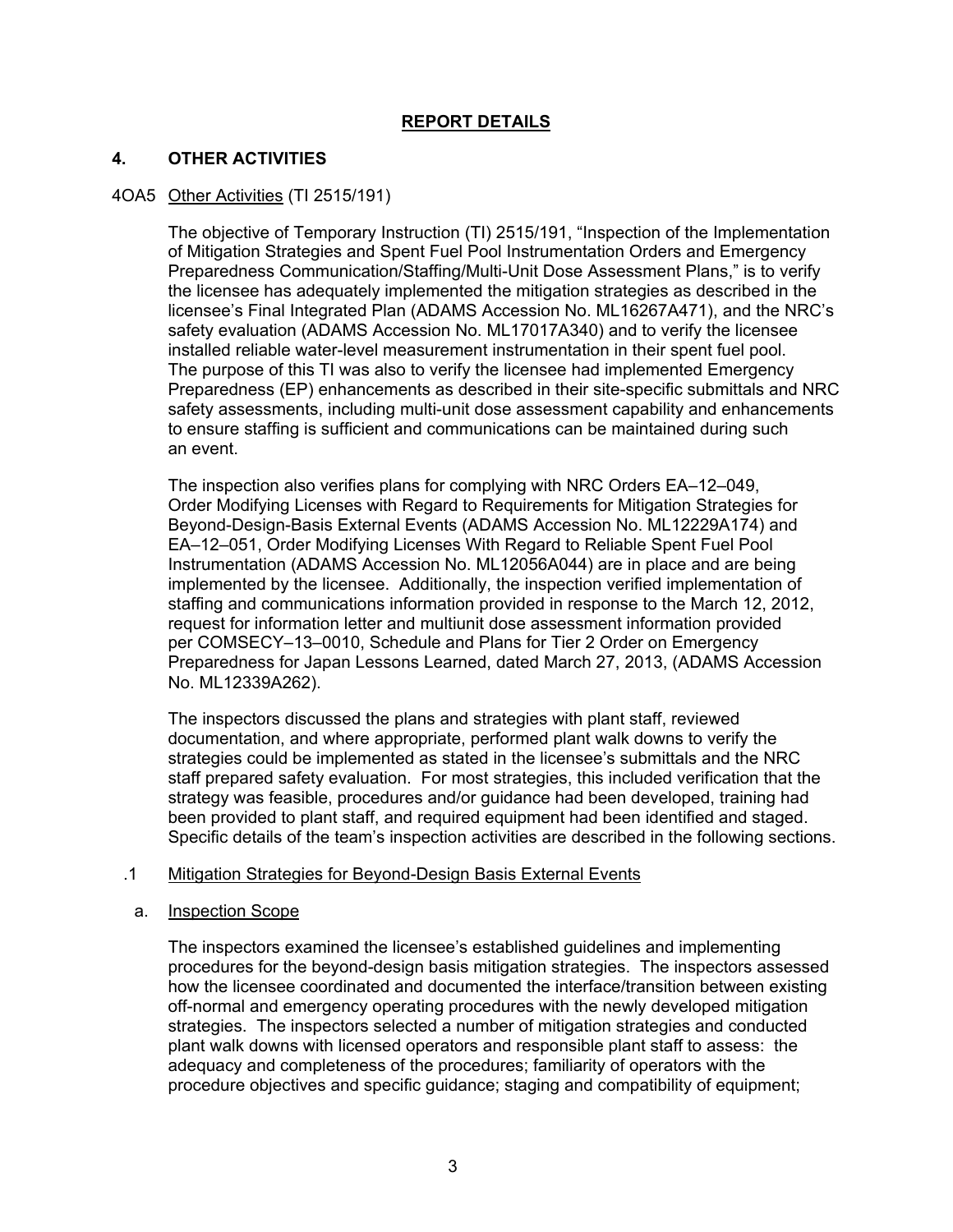and the practicality of the operator actions prescribed by the procedures, consistent with the postulated scenarios.

The inspectors verified a preventive maintenance program had been established for the Diverse and Flexible Coping Strategies (FLEX) portable equipment and periodic equipment inventories were in place and being conducted. Additionally, the inspectors examined the introductory and planned periodic/refresher training provided to the Operations staff most likely to be tasked with implementation of the FLEX mitigation strategies. The inspectors also reviewed the introductory and planned periodic training provided to the Emergency Response Organization personnel. Documents reviewed are listed in the attachment.

### b. Assessment

Based on samples selected for review, the inspectors verified the licensee satisfactorily implemented appropriate elements of the FLEX strategy as described in the plant specific submittal(s) and the associated safety evaluation and determined the licensee is generally in compliance with NRC Order EA–12–049. The inspectors verified the licensee satisfactorily:

- developed and issued FLEX Support Guidelines (FSG) to implement the FLEX strategies for postulated external events;
- integrated their FSGs into their existing plant procedures such that entry into and departure from the FSGs were clear when using existing plant procedures;
- protected FLEX equipment from site-specific hazards;
- developed and implemented adequate testing and maintenance of FLEX equipment to ensure their availability and capability;
- trained their staff to assure personnel proficiency in the mitigation of beyond-design basis events; and
- developed the means to ensure the necessary off-site FLEX equipment would be available from off-site locations.

The inspectors verified non-compliances with current licensing requirements, and other issues identified during the inspection were entered into the licensee's corrective action program (CAP) as appropriate.

c. Findings

## (1) Failure to Maintain Adequate Room Temperature in the Emergency Feedwater Facility

Introduction: A finding of very low safety significance (Green) was identified by the inspectors for failing to maintain adequate room temperature in the EFWF to support equipment operation. Specifically, the inspectors identified temperatures below freezing in multiple locations on EFW system piping and in the EFWF basement.

Description: On March 14, 2017, the inspectors toured the EFWF and observed cold temperatures in the basement which houses the diesel driven EFW pump credited for phase 1 FLEX implementation. The inspectors later returned with a non-contact thermometer and measured surface temperatures on various sections of EFW piping. The lowest temperature observed was 22 degrees F in the vicinity of the Target Rock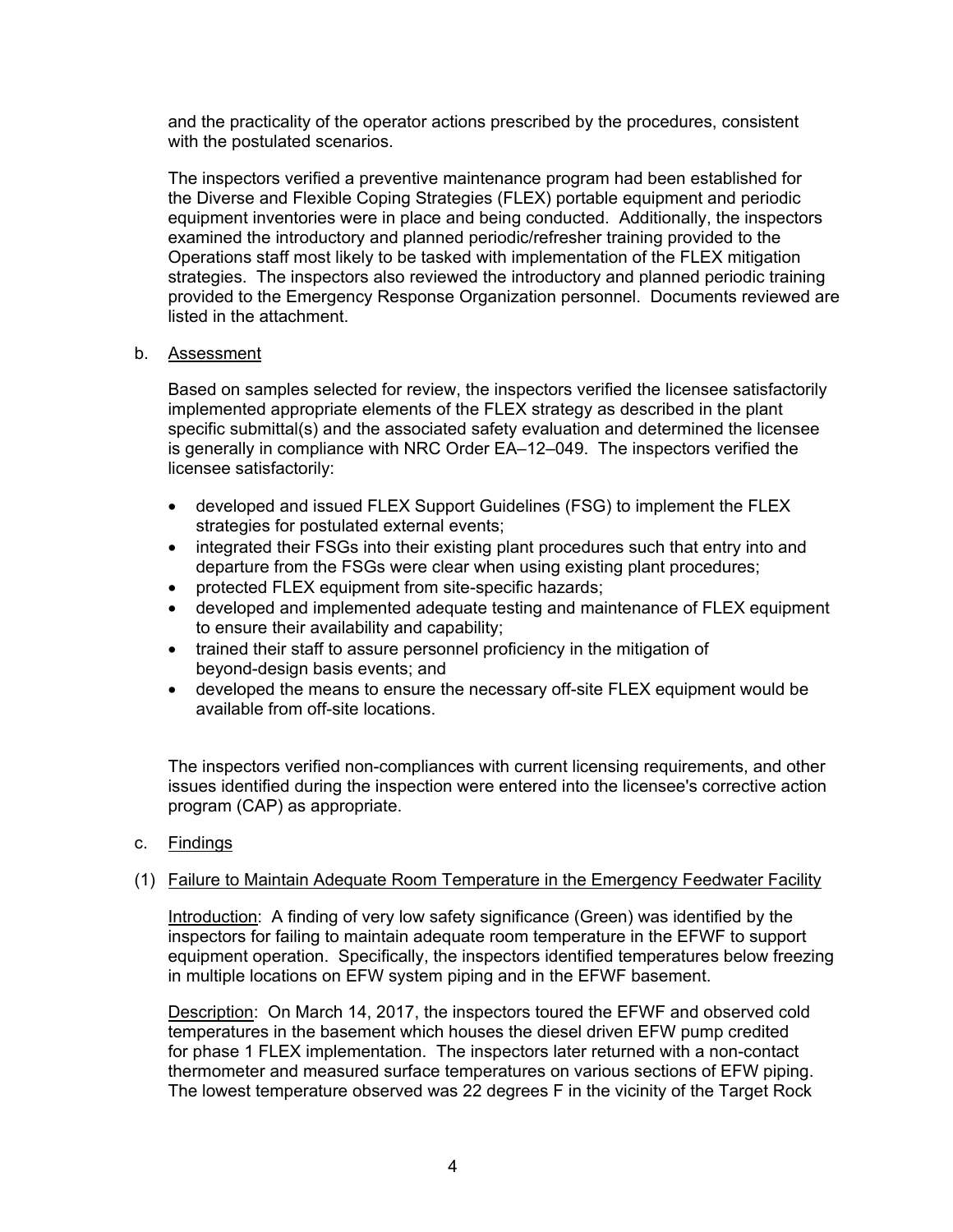discharge flow control valve. The inspectors subsequently notified the shift manager and communicated the conditions observed. As a result, the shift manager declared the EFW pump non-functional at time 1340 and the station entered FLEX specification (NORM–LP–7202) Attachment 4 (EFW Out of Service Requirements), Nonconformance A (Any EFW component nonfunctional such that FLEX strategy cannot be implemented). Required actions are Contingency Action A.1 (Initiate actions to restore FLEX Phase 1 capability with a restoration time of 24 hours) and A.2 (Implement compensatory action or restore nonfunctional component with a restoration time of 90 days). Additionally, the station entered FLEX specification (NORM–LP–7202) Attachment 2 (FLEX Connection Points Out of Service Requirements), Nonconformance A (One required connection point Nonfunctional). Required actions are Contingency Action A.1 (validate availability of alternate ("N" or "N+1") function with a restoration time of 24 hours) and A.2 (restore connection point to functional status in 45 days).

The licensee initiated 2017–02870; "EFWF Lower Level EFW and Fire Piping Exposed to Freezing Temperatures", and added additional heating units and ventilation fans to the basement of the EFWF in an effort to raise temperature along with enhancing equipment operator monitoring every three hours to ensure a basement recirculation damper that communicated directly with the outside environment stayed closed.

The licensee has since installed a damper on the building intake opening and modified the heating, ventilation and air conditioning system to provide better temperature control. They also implemented increased operator monitoring during periods with low outside temperatures.

Analysis: The inspectors determined that failing to maintain adequate room temperature in the EFWF to support equipment was contrary to NEI 12–06, "Diverse and Flexible Coping Strategies (FLEX) Implementation Guide", Rev. 2 and was a performance deficiency.

Davis Besse Procedure NOP–LP–7200, "FLEX Program For Davis-Besse" states that the program meets the requirements of NEI 12–06, "Diverse and Flexible Coping Strategies (FLEX) Implementation Guide", Rev. 2. NEI 12–06, Rev. 2, defines FLEX equipment as:

*"Equipment stored on-site or off-site whose primary function is to support FLEX strategies. The on-site equipment may be installed, pre-staged, or portable equipment based on the site-specific sequence of events for the ELAP with LUHS event and may be stored within the owner controlled area or in close proximity to the site".* 

Further, NEI 12–06, Rev. 2, Section 11.3.3 requires FLEX equipment should be stored in a location, or locations, such that no one external event can reasonably fail the site FLEX capability.

Although EFWF temperature issues were previously identified by the licensee, the NRC identified inadequacies in the licensee's characterization and evaluation of the issue of concern that had not been previously identified. Therefore, the finding is being treating as NRC–identified.

The failure to maintain adequate room temperature in the EFWF to support equipment operation is of more than minor significance because it was associated with the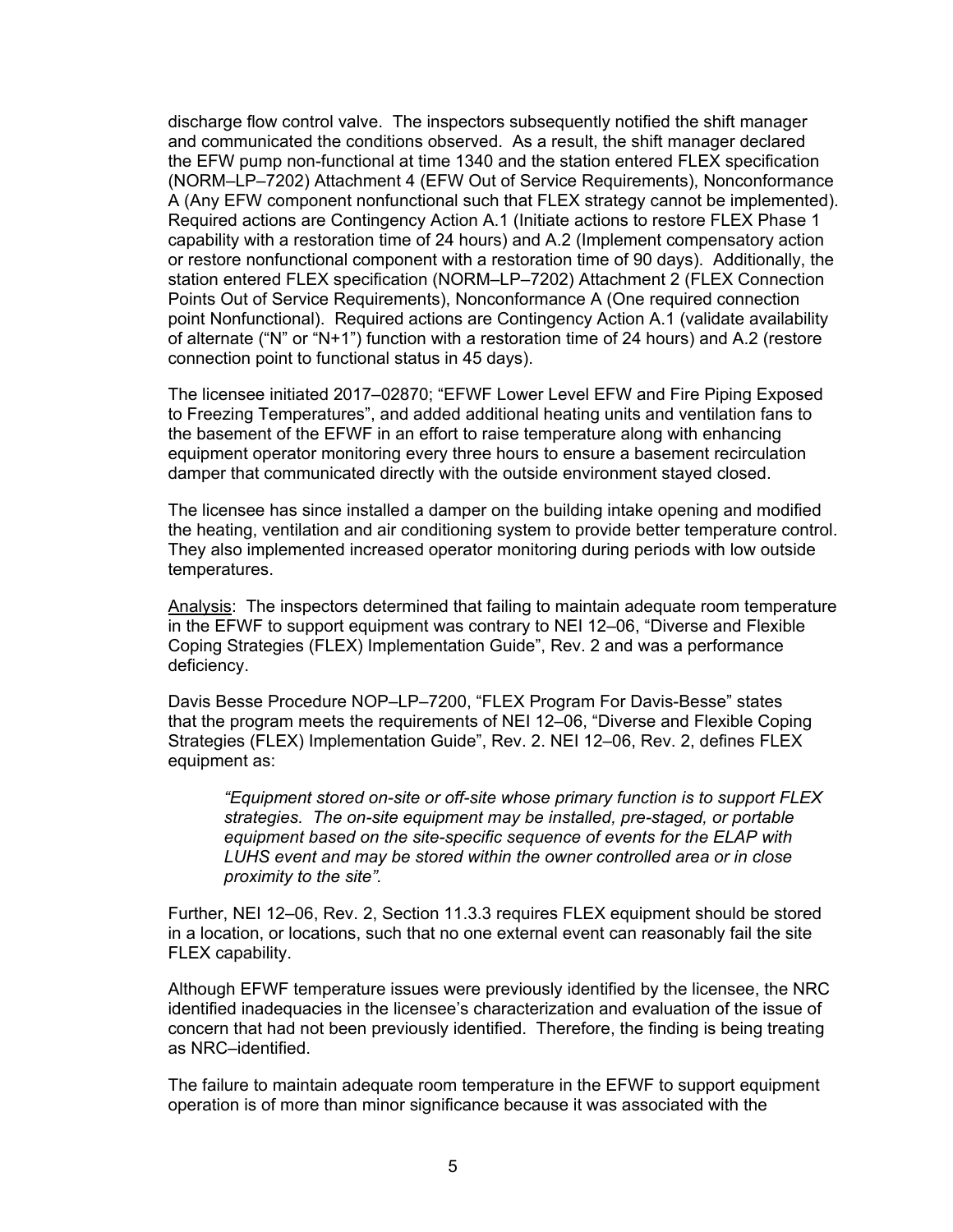cornerstone attribute of protection against external factors and adversely affected the mitigating systems cornerstone objective "To ensure the availability, reliability, and capability of systems that respond to initiating events to prevent undesirable consequences (i.e., core damage)."

The inspectors determined the finding could be evaluated using the SDP in accordance with IMC 0609, "Significance Determination Process," Attachment 0609.04, "Phase 1 – Initial Screening and Characterization of findings," Table 3 for the mitigating systems cornerstone. The inspectors answered "Yes" to question E which directed the inspectors to IMC 0609, Appendix O. As the issue involved equipment credited in the plant's EOPs for any loss of normal feedwater or auxiliary feedwater, and not just those associated with large external events and extended loss of alternating current (AC) power (ELAP), Appendix O directed the inspectors to Appendix A. The inspectors used Appendix A, Exhibit 2, "Mitigating Systems Screening Questions".

The inspectors answered "Yes" to the question in Section B of Exhibit 2, and "Yes" to question 1 of Exhibit 4, screening the issue to a Detailed Risk Evaluation (DRE). The Senior Risk Analyst (SRA) performed a DRE of the performance deficiency. The Davis Besse simplified plant analysis risk (SPAR) model was used, and assuming an availability/reliability value for the EFW system of 1E–1, the delta–CDF for one year exposure was calculated to be approximately 1E–6. Applying the exposure time of three days yielded a result of approximately 1E–8. The DRE was completed and given an independent review by another SRA on April 13, 2017. The DRE concluded that the issue is (Green).

This finding has a cross-cutting aspect in the area of human performance. Specifically, the cross-cutting aspect of "Challenge the Unknown" was assigned to the finding because an equipment operator previously toured the EFWF basement and did not verify adequate temperature of components despite dramatic temperature variations throughout facility indicative of a potential problem. (H.11)

Enforcement: This finding does not involve enforcement action because no violation of regulatory requirements was identified. Because the finding does not involve a violation of regulatory requirements and has very low safety significance, it is identified as **FIN 05000346/2017008–01, Failure to Maintain Adequate Room Temperature in the Emergency Feedwater Facility.**

### .2 Spent Fuel Pool Instrumentation

a. Inspection Scope

The inspectors examined the licensee's newly installed spent fuel pool instrumentation. Specifically, the inspectors verified the sensors were installed as described in the plant specific submittals and the associated safety evaluation and that the cabling for the power supplies and the indications for each channel are physically and electrically separated. Additionally, environmental conditions and accessibility of the instruments were evaluated. Documents reviewed are listed in the attachment.

### b. Assessment

Based on samples selected for review, the inspectors determined the licensee satisfactorily installed and established control of the spent fuel pool (SFP)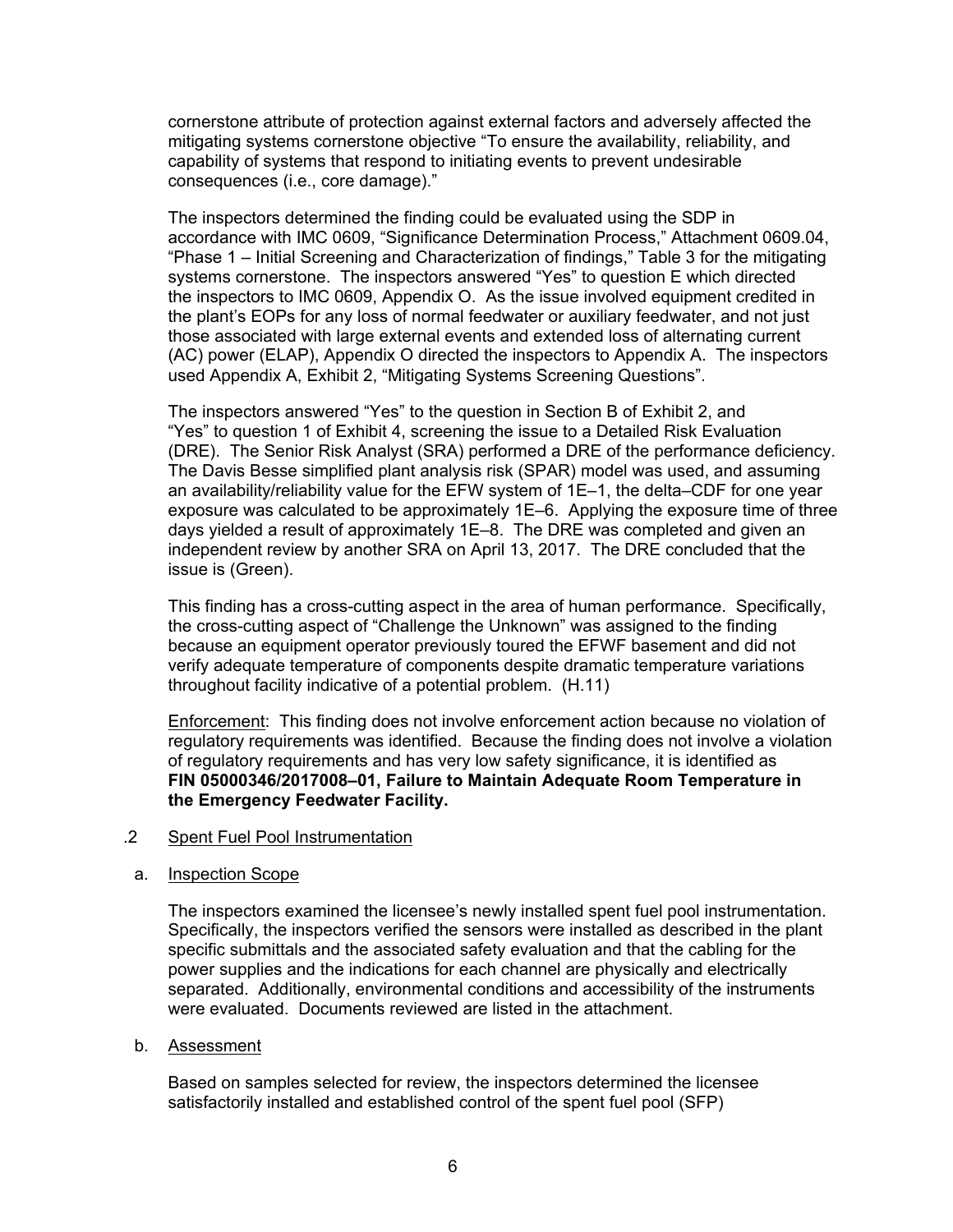instrumentation as described in the plant specific submittal(s) and the associated safety evaluation and determined the licensee is generally in compliance with NRC Order EA–12–051. The inspectors verified the licensee satisfactorily:

- installed the SFP instrumentation sensors, cabling and power supplies to provide physical and electrical separation as described in the plant specific submittal(s) and safety evaluation;
- installed the SFP instrumentation display in the location, environmental conditions and accessibility as described in the plant specific submittal(s);
- trained their staff to assure personnel proficiency with the maintenance, testing, and use of the SFP instrumentation; and
- developed and issued procedures for maintenance, testing and use of the reliable SFP instrumentation.

The inspectors verified non-compliances with current licensing requirements, and other issues identified during the inspection were entered into the licensee's CAP.

c. Findings

No findings were identified.

- .3 Staffing and Communication Request for Information
- a. Inspection Scope

Through discussions with plant staff, review of documentation and plant walk downs, the inspectors verified the licensee has implemented required changes to staffing, communications equipment and facilities to support a multi-unit ELAP scenario as described in the licensee's staffing assessment and the NRC safety assessment. The inspectors also verified the licensee has implemented multi-unit dose assessment (including releases from spent fuel pools) capability using the licensee's site-specific dose assessment software and approach as described in the licensee's multi-unit dose assessment submittal. Documents reviewed are listed in the attachment.

b. Assessment

The inspectors reviewed information provided in the licensee's multi-unit dose submittal and in response to the NRC's March 12, 2012, request for information letter and verified that the licensee satisfactorily implemented enhancements pertaining to Near-Term Task Force Recommendation 9.3 response to a large scale natural emergency event that results in an extended loss of all AC power to all site units and impedes access to the site. The inspectors verified the following:

- the licensee satisfactorily implemented required staffing changes to support a multi-unit ELAP scenario;
- EP communications equipment and facilities are sufficient for dealing with a multi-unit ELAP scenario; and
- the licensee implemented multi-unit dose assessment capabilities (including releases from spent fuel pools) using the licensee's site-specific dose assessment software and approach.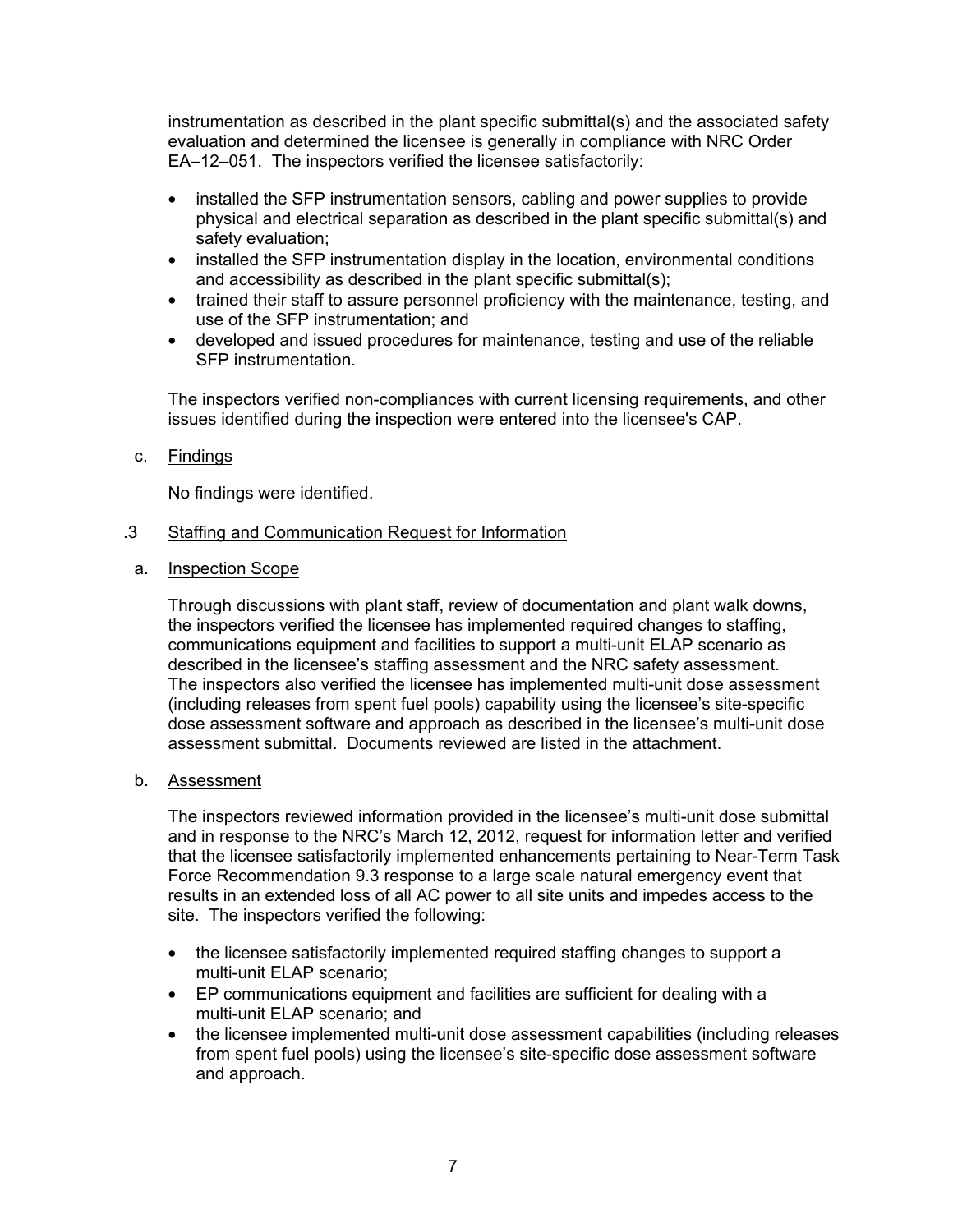The inspectors verified non-compliances with current licensing requirements, and other issues identified during the inspection were entered into the licensee's CAP.

c. Findings

No findings were identified.

### 4OA6 Management Meeting

.1 Exit Meeting Summary

On May 17, 2017, the NRC inspectors discussed the results of this inspection with Mr. K. Byrd and other members of the licensee's staff. The licensee acknowledged the issues presented. The inspectors confirmed none of the potential report input discussed was considered proprietary.

.2 Interim Exit Meetings

On March 17, 2017, the NRC inspectors discussed the preliminary results of this inspection with Mr. K. Byrd and other members of the licensee's staff. At the time, one issue remained open within the mitigating strategies section. The licensee acknowledged the issues presented. The inspectors confirmed none of the potential report input discussed was considered proprietary.

ATTACHMENT: SUPPLEMENTAL INFORMATION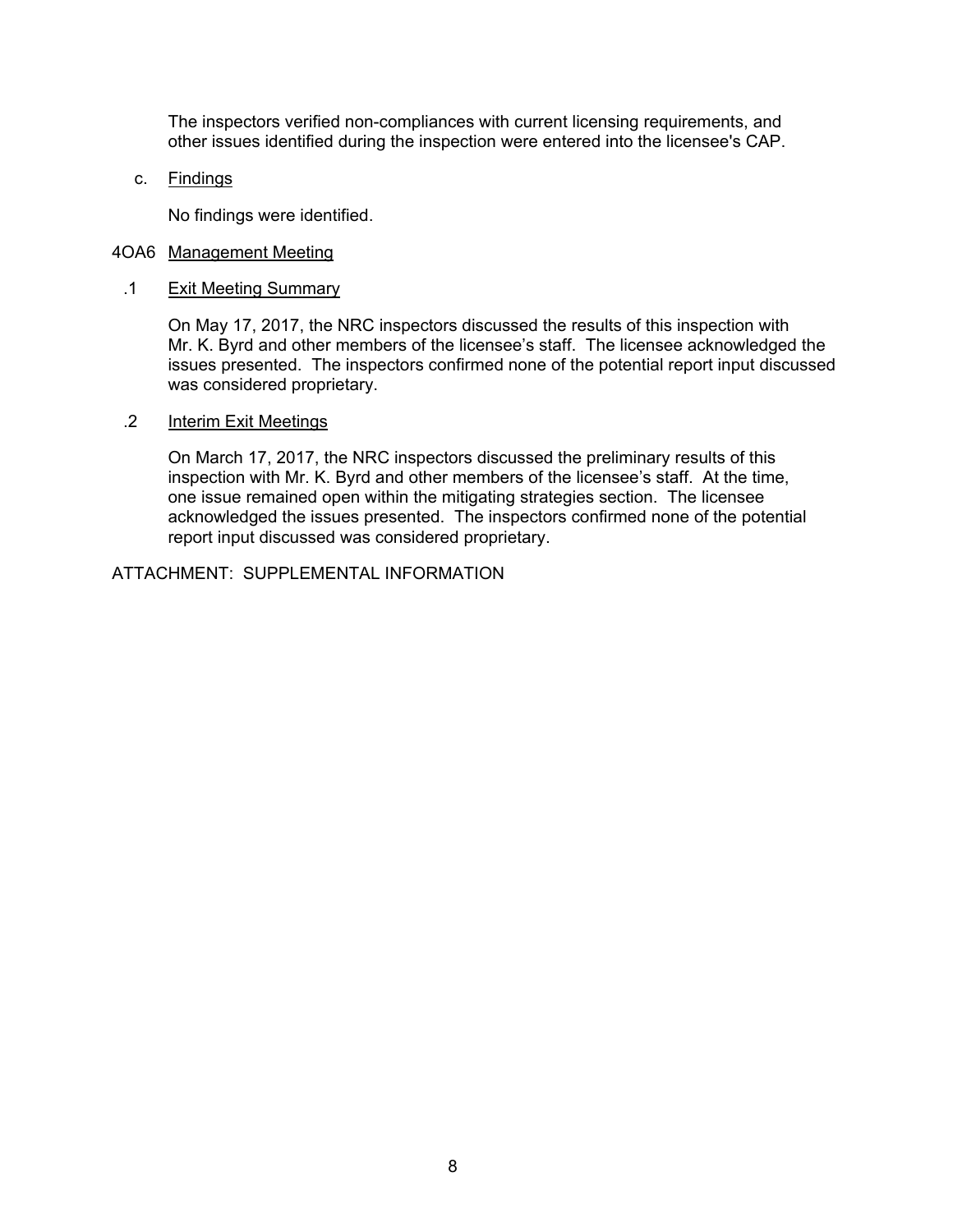## **SUPPLEMENTAL INFORMATION**

## **KEY POINTS OF CONTACT**

## **Licensee**

| K. Byrd              | Director, Engineering              |
|----------------------|------------------------------------|
| T. Brown             | Director, Performance Improvement  |
| A. Wise              | Director, Fleet Engineering        |
| P. McCloskey         | Manager, Regulatory Compliance     |
| G. Laird             | Manager, Operations                |
| G. Michael           | Manager, Design Engineering        |
| <b>B.</b> Pollauf    | Manager, Plant Engineering         |
| J. Vetter            | Manager, Emergency Response        |
| K. Zellers           | <b>Manager, Technical Services</b> |
| J. Carr              | Operations (FLEX Team)             |
| T. St. Clair         | Fleet Engineer (FLEX Team)         |
| D. Blakely           | <b>Engineering Analysis</b>        |
| S. Hall              | <b>Site Communications</b>         |
| D. Gerren            | <b>Technical Services</b>          |
| J. Greenwood         | <b>Technical Services</b>          |
| V. Schultz-Wadsworth | <b>Regulatory Compliance</b>       |
| G. Wolf              | <b>Regulatory Compliance</b>       |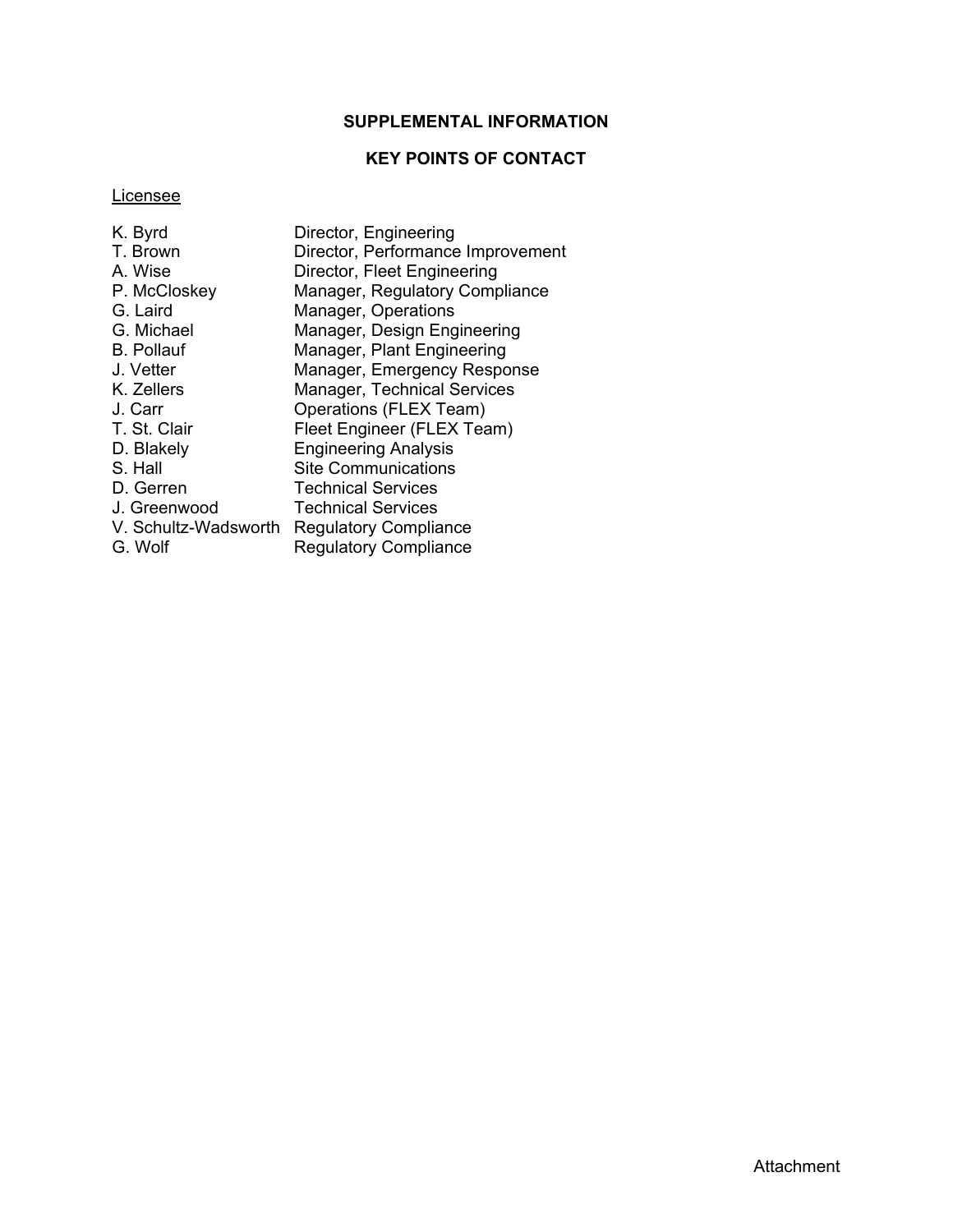# **LIST OF ITEMS OPENED, CLOSED, AND DISCUSSED**

Opened and Closed

05000346/2017008–01 FIN Failure to Maintain Adequate Room Temperature in the Emergency Feedwater Facility (Section 4OA5.1.c.1)

**Discussed** 

None.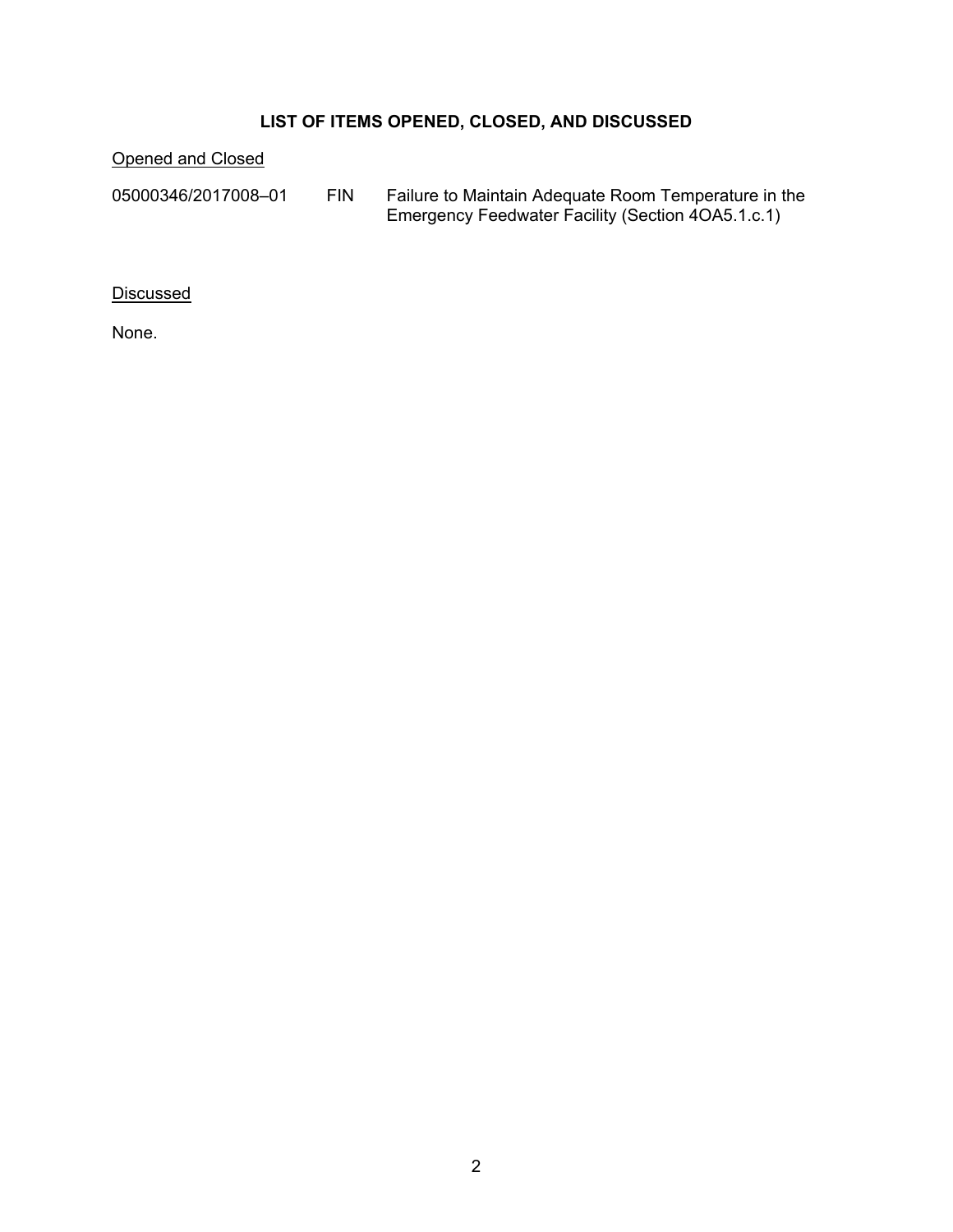## **LIST OF DOCUMENTS REVIEWED**

The following is a partial list of documents reviewed during the inspection. Inclusion on this list does not imply that the NRC inspector reviewed the documents in their entirety, but rather that selected sections or portions of the documents were evaluated as part of the overall inspection effort. Inclusion of a document on this list does not imply NRC acceptance of the document or any part of it, unless this is stated in the body of the inspection report.

### Condition Reports Initiated as a Result of the Inspection

- 2017-02870; EFWF Lower Level EFW and Fire Piping Exposed to Freezing Temperatures; 3/14/17
- 2017-20653; 2017 NRC FLEX FSF Posters Need Update to Match Revision of 29.FSG.02; 1/23/17

### Condition Reports Reviewed

- 2015-03126; Challenges with Compliance to NRC Mitigating Strategy Orders; 3/11/15
- 2015-10736; Outdated Information to the NRC for Fukushima Response Needs to be Updated; 8/11/15
- 2015-12300; PA-DB-15-02: Required Documentation Not Able to be Produced for EFW/FLEX Projects; 9/18/15
- 2015-15725; FLEX NRC Audit 2015: 107-B, Maintenance and Testing Audit Item; 11/18/15
- 2015-15758; FLEX NRC Audit 2015: 98-B, 4160 V Electrical Protection from FLEX Equipment; 11/19/15
- 2015-17340; DB EFW / FLEX Installation Issues Associated with Backdraft Damper; 12/30/15
- 2015-22196; Configuration Control Change to Fuel Pool Level Signal Processor; 3/25/15
- 2016-01698; Conditional Release of EFW Back Draft Dampers Per NOP-MS-4001 (Warehousing); 2/4/16
- 2016-02963; Challenges Exist for Compliance with NRC Order EA-12-049 (FLEX); 3/3/16
- 2016-06445; During Performance of DB-TP-12420 EFW Building Heater E505-9 was Determined to Not be Functioning; 5/6/16
- 2016-06446; During Performance of DB-TP-12420, Thermostat for Heater E505-10 Let Out a Puff of Smoke; 5/6/16
- 2016-06950; EFW Facility Heater E505-6 Fan Does Not Function; 5/20/16
- 2016-07020; EFWF Heater E505-9 Found Non Functional After Initial Performance Testing Completed Satisfactory; 5/23/16
- 2016-07733; EFWF/FLEX Sound Powered Phone Bleedover from Gaitronics Page Circuit; 6/14/16
- 2016-08044; Fan Testing for EFW Facility Were Above Values Expected For Work Order; 6/22/16
- 2016-12801; EFW Pump Room Temperature is Below 60 Degrees F; 10/26/16
- 2016-12804; Procedure DB-OP-06235 Provides Overly Conservative Indoor Temperature Limits for EFW Fuel Oil Viscosity; 10/26/16
- 2016-12991; EFW Pump Availability Without EFWF Ventilation Restored; 11/1/16
- 2016-14214; EFW Facility Basement Temperature Concerns; 12/12/16
- 2016-14410; Freezing Conditions in the EFW Building; 12/18/16

### **Calculations**

- C-ME-050.05-007; Emergency Feedwater Facility (EFWF) HVAC Cooling, Heating, Airflow & Equipment Sizing Calculation; Rev 1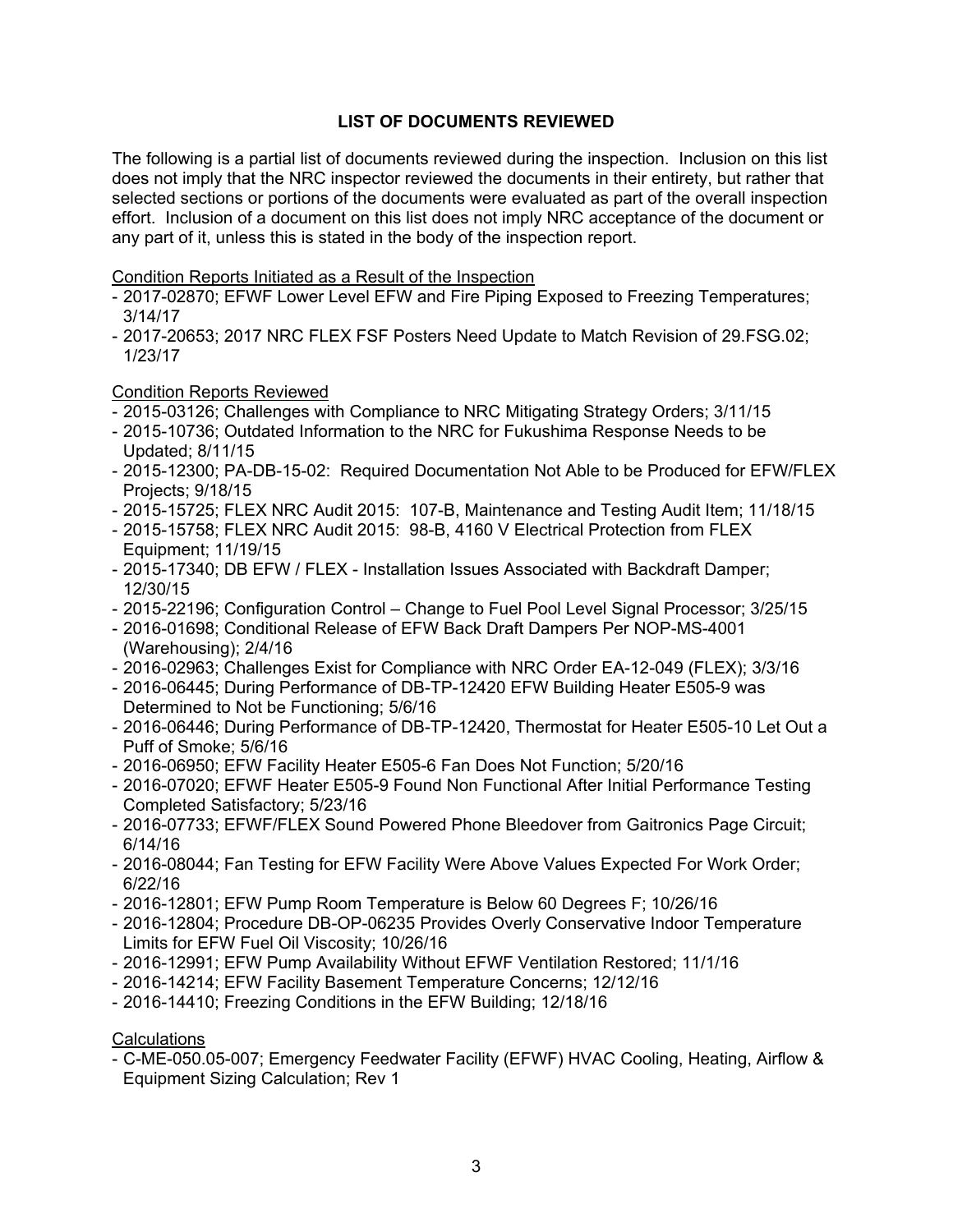## **Drawings**

- OS-0062; Sheet 1, Emergency Feedwater System; Rev 3
- OS-0062; Sheet 2, Emergency Feedwater System; Rev 1

### Miscellaneous Documents

- NEI 12-06; Diverse and Flexible Coping Strategies (FLEX) Implementation Guide; Rev 2
- Report of Geotechnical Engineering Services Liquefaction Vulnerability Study; 3/18/16
- Fuel Oil Analytical Report AJ79206; 6/23/16
- Fuel Oil Analytical Report AJ80481; 7/7/16
- Fuel Oil Analytical Report AJ83024; 8/8/16
- Vendor Manual M-768-00001; Emergency Feedwater Pump; Rev 0

### Modifications

- ECP 13-0195-000; Emergency Feedwater Facility; Rev 12
- ECP 16-0567-000; EFW Heaters and HV1355 Setpoint Change; Rev 0

## **Notifications**

- 200679718; Annual FLEX Material Inventory and Condition Check
- 601069445; Document Change Request, Procedure DB-OP-06235, EFW Facility Electrical and Support Systems; 10/18/16
- 601078316; Document Change Request, Procedure DB-OP-06235, EFW Facility Electrical and Support Systems; 12/21/16
- 601082564; 10 Year FLEX Charging Pump Hose Replacement
- 601092317; Document Change Request, DBBP-OPS-0037, Flex Equipment Inventory; 3/15/17
- 601092318; Revise Maintenance Plan 24452 for High Voltage Detectors Batteries; 3/15/17
- 601092319; Document Change Request, FLEX High Voltage Detectors Battery Storage; 3/15/17
- 601092140; Evaluate EFW Piping Due to Freezing Conditions; 3/14/17
- 601007600; FLEX Equip Testing & Prcd V&V Tracking; 11/05/15
- 601072849; Evaluate EFWF HVAC After ECP Implemented; 11/14/16
- 601092140; Evaluate EFW Piping Due to Freezing Temps; 03/14/17
- 601092149; Document Change Request, Procedure DBBP-OPS-0037; 3/14/17

### **Procedures**

- 20.300.SBO; Loss of Offsite and Onsite Power; Rev 23
- DBBS-OPS-0037; FLEX Equipment Inventory; Rev 0
- DB-CH-06900; Operational Chemical Control Limits; Rev 58
- DB-MI-05340; Calibration of Spent Fuel Pool Level Transmitter; Rev 0
- DB-OP-02000; RPS, SFAS, SFRCS Trip or SG Tube Rupture; Rev 29
- DB-OP-02521; Loss of AC Bus Power Sources; Rev 25
- DB-OP-02544; Security Events and Threats; Rev 21
- DB-OP-02700; Station Blackout; Rev 0
- DB-OP-02701; Long Term RCS Inventory Control; Rev 0
- DB-OP-02703; Alternate Low Pressure Emergency Feedwater; Rev 0
- DB-OP-02704; Extended Loss of AC Power DC Load Management; Rev 0
- DB-OP-02705; Initial Assessment and FLEX Equipment Staging; Rev 0
- DB-OP-02706; EFW Storage Tank Makeup; Rev 0
- DB-OP-02708; Alternate RCS Boration; Rev 0
- DB-OP-02710; CFT Isolation Venting; Rev 0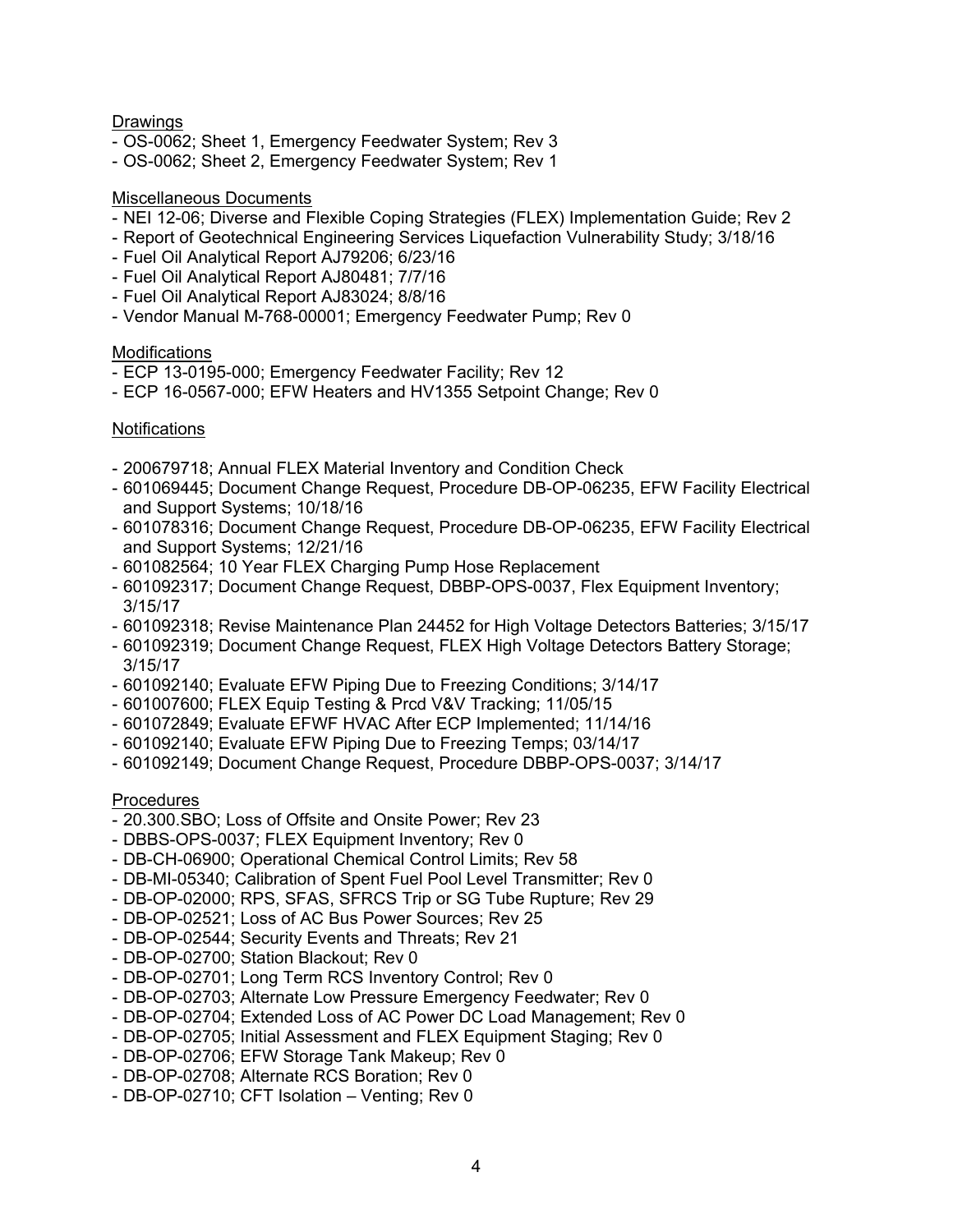- DB-OP-02711; Alternate Spent Fuel Pool Makeup; Rev 0
- DB-OP-02714; Shutdown RCS Makeup; Rev 0
- DB-OP-02715; Containment Isolation and Closure; Rev 0
- DB-OP-02721; Restore 480 VAC Power to E1 and F1; Rev 0
- DB-OP-02723; Restore 4160 VAC Power to C1 and D1; Rev 0
- DB-OP-02725; Control Room and Miscellaneous Habitability Actions; Rev 0
- DB-OP-02754; FLEX Small Portable Generators; Rev 0
- DB-OP-02755; FLEX Communications; Rev 0
- DB-OP-02756; FLEX 4160V Breaker Cart; Rev 0
- DB-OP-02757; FLEX Debris Removal Truck; Rev 0
- DB-OP-02759; FLEX Portable Fuel Oil Pumps; Rev 0
- DB-OP-06234; Emergency Feedwater System; Rev 1
- DB-OP-06235; EFW Facility Electrical And Support System Procedure; Rev 1
- DB-OP-06235; EFW Facility Electrical and Support Systems Procedure; Rev 1
- DB-OP-06913; Seasonal Plant Preparation Checklist; Rev 29
- NOBP-ER-3902; Component Template Development ER Workbench Module 2; Rev 7
- NOP-CC-2003; Engineering Changes; Rev 21
- NOP-LP-5412; DBNPS MIDAS Multiple Accident Dose Assessment Software; Rev 0
- NOP-OP-1002; Conduct of Operations; Rev 12
- NORM-CC-2001; Engineering Change Process Flowcharts; Rev 0
- NORM-ER-3743; FLEX Pumps Horizontal; Rev 2
- NORM-LP-7201; Davis Besse FLEX Validation Process Report; Rev 0
- NORM-LP-7202; Davis-Besse Specifications for FLEX Equipment Out of Service; Rev 2
- NORM-LP-7203; Davis-Besse FLEX Final Integrated Plan; Rev 0
- NORM-LP-7204; Davis-Besse FLEX Strategy Design & Equipment Bases Detail; Rev 0
- NORM-LP-7205; Davis-Besse FLEX SAFER Response Plan; Rev 0
- NORM-LP-7206; Davis-Besse FLEX Phase 2 Staffing Study; Rev 0
- RA-EP-02310; Technical Support Center Activation and Response; Rev 13
- RA-EP-02410; Operations Support Center Activation and Response; Rev 20
- RA-EP-02780; Station Isolation; Rev 7

## Training Documents

- DBNPS FLEX Mitigation Strategies Overview for Emergency Response Decision Makers
- GEN-SITESPECIFICFLEX DB; Davis-Besse Site Specific FLEX Training; Rev 0
- G-GEN-FFDM DB; Davis-Besse Mitigating Strategies (FLEX) Overview for Decision Makers; Rev 0
- OPS-FLX-002; Davis-Besse Mitigating Strategies (FLEX) SFP Level Instrumentation
- OPS-FLX-005; Davis-Besse Shutdown ELAP and FSGs
- Various Training Completion Records

### Work Orders

- WO 41942940; EDP-37122 Perform Phase Rotation Verification DIV 1 Switchgear; 10/4/15